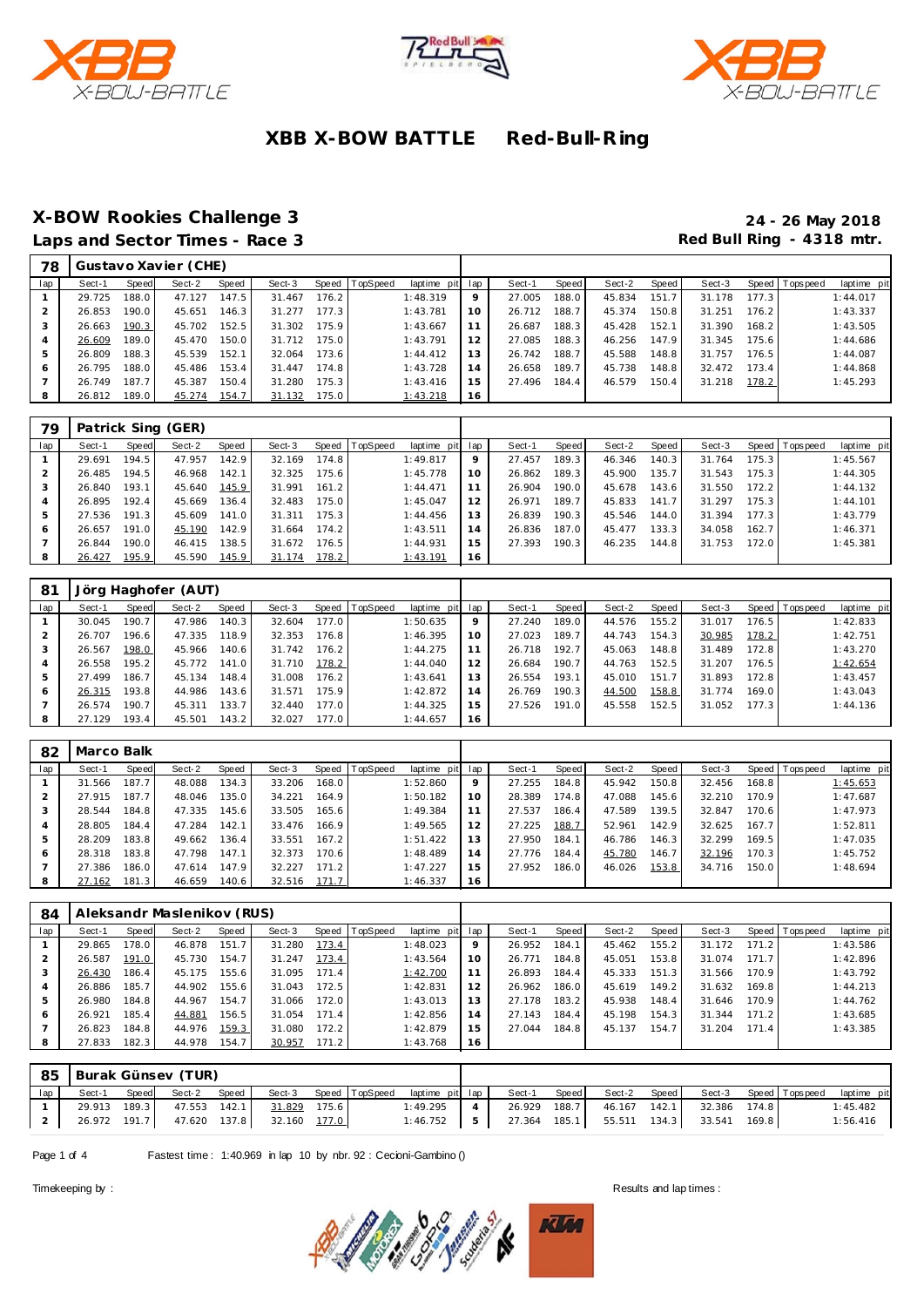





#### **X-BOW Rookies Challenge 3 24 - 26 May 2018**

 $\bar{a}$ 

**Laps and Sector Times - Race 3 Red Bull Ring - 4318 mtr.**  $\mathbf{r}$ 

|     | ----<br>103<br>7J. | 142.5<br>45.558<br>$\overline{\phantom{0}}$<br>$- -$ | 31.865<br>172 O<br>. | <b>105</b> | 28. | 180. | 52.392 | 113.0 |  |
|-----|--------------------|------------------------------------------------------|----------------------|------------|-----|------|--------|-------|--|
|     |                    |                                                      |                      |            |     |      |        |       |  |
| 86. | homas Wallasch     | (AUT                                                 |                      |            |     |      |        |       |  |

| oυ  |        |       | <b>TIOTITGS VVGHGSCH (AOT)</b> |       |        |       |          |                 |                |        |         |        |       |        |       |                |             |
|-----|--------|-------|--------------------------------|-------|--------|-------|----------|-----------------|----------------|--------|---------|--------|-------|--------|-------|----------------|-------------|
| lap | Sect-1 | Speed | Sect-2                         | Speed | Sect-3 | Speed | TopSpeed | laptime pit lap |                | Sect-1 | Speed I | Sect-2 | Speed | Sect-3 |       | Speed Topspeed | laptime pit |
|     | 31.950 | 162.7 | 49.738                         | 124.4 | 35.065 | 166.2 |          | 1:56.753        | 8              | 28.953 | 179.8   | 48.658 | 135.7 | 34.796 | 145.9 |                | 1:52.407    |
|     | 28.284 | 179.5 | 49.761                         | 124.1 | 35.360 | 166.2 |          | 1:53.405        |                | 28.702 | 187.0   | 48.191 | 136.0 | 34.434 | 169.8 |                | 1:51.327    |
|     | 29.711 | 186.0 | 49.301                         | 127.1 | 37.496 | 150.4 |          | 1:56.508        | 10             | 29.161 | 172.6   | 48.307 | 125.0 | 33.565 | 167.7 |                | 1:51.033    |
|     | 28.987 | 184.8 | 48.328                         | 125.6 | 34.540 | 146.9 |          | 1:51.855        |                | 28.473 | 182.6   | 49.533 | 129.8 | 33.424 | 160.0 |                | 1:51.430    |
|     | 28.858 | 187.0 | 49.975                         | 125.3 | 37.440 | 151.3 |          | 1:56.273        |                | 29.398 | 179.8   | 48.065 | 139.9 | 36.086 | 162.9 |                | 1:53.549    |
|     | 28.086 | 186.4 | 47.842                         | 127.7 | 33.674 | 156.7 |          | 1:49.602        | 13             | 28.855 | 166.5   | 48.599 | 134.0 | 44.665 | 107.4 |                | 2:02.119    |
|     | 29.005 | 186.7 | 48.610                         | 130.8 | 34.302 | 161.4 |          | 1:51.917        | $\overline{A}$ | 31.000 | 175.7   | 48.617 | 126.8 | 33.741 | 160.5 |                | 1:53.358    |

| -87 | Eddy Lanny |       |        |       |        |       |                |             |                 |        |       |        |        |        |       |                |             |
|-----|------------|-------|--------|-------|--------|-------|----------------|-------------|-----------------|--------|-------|--------|--------|--------|-------|----------------|-------------|
| lap | Sect-1     | Speed | Sect-2 | Speed | Sect-3 |       | Speed TopSpeed | laptime pit | lap             | Sect-1 | Speed | Sect-2 | Speed  | Sect-3 |       | Speed Topspeed | laptime pit |
|     | 30.099     | 183.5 | 47.982 | 135.0 | 32.394 | 174.2 |                | 1:50.475    | 8               | 27.686 | 187.0 | 45.858 | 143.2  | 31.940 | 172.8 |                | 1:45.484    |
|     | 26.467     | 198.0 | 46.750 | 142.1 | 31.715 | 175.3 |                | 1:44.932    | 9               | 28.122 | 188.0 | 45.944 | 145.21 | 31.315 | 174.5 |                | 1:45.381    |
|     | 26.771     | 190.7 | 45.444 | 139.5 | 31.717 | 175.3 |                | 1:43.932    | 10 <sup>°</sup> | 26.926 | 189.3 | 45.418 | 147.5  | 31.388 | 175.3 |                | 1:43.732    |
|     | 26.660     | 192.7 | 45.833 | 138.8 | 31.611 | 176.2 |                | 1:44.104    |                 | 26.778 | 190.0 | 45.827 | 142.9  | 31.515 | 168.8 |                | 1:44.120    |
| 5   | 26.747     | 191.7 | 45.672 | 142.9 | 31.459 | 175.9 |                | 1:43.878    | 12              | 27.051 | 189.7 | 45.818 | 143.2  | 31.613 | 174.2 |                | 1:44.482    |
| 6   | 26.770     | 191.0 | 45.591 | 143.2 | 31.379 | 175.6 |                | 1:43.740    | 13              | 26.866 | 188.7 | 46.108 | 142.5  | 31.870 | 160.5 |                | 1:44.844    |
|     | 26.552     | 192.0 | 45.512 | 142.1 | 32.190 | 177.0 |                | 1:44.254    | 14              |        |       |        |        |        |       |                |             |

| 89             |        |       | Steve Hansen (LUX) |       |        |       |                |             |     |        |         |        |       |        |       |                |             |
|----------------|--------|-------|--------------------|-------|--------|-------|----------------|-------------|-----|--------|---------|--------|-------|--------|-------|----------------|-------------|
| lap            | Sect-1 | Speed | Sect-2             | Speed | Sect-3 |       | Speed TopSpeed | laptime pit | lap | Sect-1 | Speed   | Sect-2 | Speed | Sect-3 |       | Speed Topspeed | laptime pit |
|                | 30.900 | 186.4 | 47.616             | 144.8 | 32.445 | 172.8 |                | 1:50.961    | 9   | 27.888 | 178.0   | 46.378 | 154.3 | 32.166 | 170.1 |                | 1:46.432    |
|                | 27.957 | 192.4 | 46.632             | 141.4 | 32.296 | 178.2 |                | 1:46.885    | 10  | 27.827 | 178.3 I | 46.774 | 147.1 | 32.237 | 168.0 |                | 1:46.838    |
|                | 26.978 | 191.7 | 45.853             | 143.2 | 31.650 | 176.5 |                | 1:44.481    | 11  | 27.851 | 178.3   | 47.331 | 142.1 | 32.543 | 167.4 |                | 1:47.725    |
| $\overline{4}$ | 26.762 | 192.4 | 46.046             | 147.1 | 31.482 | 174.2 |                | 1:44.290    | 12  | 27.803 | 177.7   | 47.284 | 137.8 | 32.720 | 167.4 |                | 1:47.807    |
| 5              | 26.830 | 186.4 | l: 09.196          | 139.9 | 31.720 | 172.5 |                | 2:07.746    | 13  | 27.946 | 178.0   | 46.887 | 147.1 | 32.757 | 167.2 |                | 1:47.590    |
| 6              | 27.743 | 183.5 | 46.414             | 150.4 | 32.219 | 170.3 |                | 1:46.376    | 14  | 27.957 | 177.7   | 46.866 | 144.0 | 32.537 | 170.3 |                | 1:47.360    |
|                | 28.392 | 177.4 | 46.506             | 148.4 | 32.680 | 168.0 |                | 1:47.578    | 15  | 27.954 | 178.9   | 46.765 | 140.6 | 32.707 | 168.0 |                | 1:47.426    |
| 8              | 27.935 | 178.9 | 46.408             | 142.1 | 32.565 | 167.2 |                | 1:46.908    | 16  |        |         |        |       |        |       |                |             |

| 90  |        |       | Constantin Schöll (AUT) |       |        |       |                |                 |    |        |       |        |        |        |       |                |             |
|-----|--------|-------|-------------------------|-------|--------|-------|----------------|-----------------|----|--------|-------|--------|--------|--------|-------|----------------|-------------|
| lap | Sect-1 | Speed | Sect-2                  | Speed | Sect-3 |       | Speed TopSpeed | laptime pit lap |    | Sect-1 | Speed | Sect-2 | Speed  | Sect-3 |       | Speed Topspeed | laptime pit |
|     | 29.583 | 190.3 | 46.019                  | 140.3 | 31.755 | 172.5 |                | 1:47.357        | 9  | 27.008 | 187.0 | 45.466 | 144.8  | 31.428 | 173.6 |                | 1:43.902    |
|     | 26.850 | 187.3 | 46.344                  | 145.6 | 31.238 | 175.0 |                | 1:44.432        | 10 | 26.759 | 187.7 | 44.814 | 156.5  | 31.146 | 173.4 |                | 1:42.719    |
| 3   | 26.555 | 190.3 | 45.325                  | 145.2 | 31.274 | 174.8 |                | 1:43.154        | 11 | 26.700 | 187.7 | 45.758 | 151.3  | 31.458 | 172.8 |                | 1:43.916    |
| 4   | 26.658 | 190.3 | 45.150                  | 145.6 | 31.357 | 173.9 |                | 1:43.165        | 12 | 26.898 | 187.7 | 46.393 | 139.21 | 31.613 | 174.5 |                | 1:44.904    |
| 5   | 26.779 | 188.7 | 45.371                  | 144.4 | 31.395 | 173.9 |                | 1:43.545        | 13 | 26.771 | 189.0 | 45.947 | 146.3  | 32.465 | 173.4 |                | 1:45.183    |
| 6   | 26.777 | 188.3 | 45.652                  | 143.6 | 31.469 | 173.6 |                | 1:43.898        | 14 | 27.212 | 186.0 | 45.920 | 148.8  | 32.354 | 171.2 |                | 1:45.486    |
|     | 26.772 | 187.7 | 45.411                  | 145.9 | 31.399 | 174.5 |                | 1:43.582        | 15 | 27.835 | 185.4 | 45.623 | 153.4  | 31.236 | 173.9 |                | 1:44.694    |
| 8   | 26.680 | 188.0 | 45.296                  | 147.9 | 31.428 | 172.2 |                | 1:43.404        | 16 |        |       |        |        |        |       |                |             |

| -91 | Mathias Pelzmann (AUT) |       |        |       |        |                    |          |                 |         |        |       |        |       |        |       |                 |             |
|-----|------------------------|-------|--------|-------|--------|--------------------|----------|-----------------|---------|--------|-------|--------|-------|--------|-------|-----------------|-------------|
| lap | Sect-1                 | Speed | Sect-2 | Speed | Sect-3 | Speed              | TopSpeed | laptime pit lap |         | Sect-1 | Speed | Sect-2 | Speed | Sect-3 |       | Speed Tops peed | laptime pit |
|     | 29.499                 | 184.4 | 47.482 | 136.7 | 32.122 | 175.6              |          | 1:49.103        | $\circ$ | 26.861 | 189.7 | 45.384 | 145.2 | 31.261 | 175.3 |                 | 1:43.506    |
|     | 27.475                 | 185.7 | 46.817 | 146.3 | 31.410 | 174.8 <sub>1</sub> |          | 1:45.702        | 10      | 26.627 | 188.7 | 45.279 | 144.8 | 31.202 | 174.8 |                 | 1:43.108    |
|     | 26.644                 | 190.0 | 45.815 | 139.5 | 31.458 | 174.8              |          | 1:43.917        |         | 26.507 | 190.0 | 45.976 | 135.0 | 31.408 | 175.6 |                 | 1:43.891    |
| 4   | 26.885                 | 189.0 | 45.623 | 141.4 | 31.575 | 174.2              |          | 1:44.083        | 12      | 26.530 | 194.5 | 45.570 | 139.9 | 31.659 | 173.9 |                 | 1:43.759    |
| 5   | 26.945                 | 187.7 | 45.649 | 141.0 | 31.446 | 173.9              |          | 1:44.040        | 13      | 26.751 | 189.0 | 46.111 | 142.5 | 31.497 | 176.2 |                 | 1:44.359    |
| 6   | 26.964                 | 187.0 | 45.559 | 142.9 | 31.318 | 174.8              |          | 1:43.841        | 14      | 26.891 | 190.3 | 45.818 | 139.9 | 31.422 | 176.2 |                 | 1:44.131    |
|     | 26.794                 | 188.3 | 46.419 | 139.2 | 32.322 | 175.9              |          | 1:45.535        | 15      | 26.789 | 190.3 | 45.585 | 138.5 | 31.376 | 175.6 |                 | 1:43.750    |
| 8   | 27.004                 | 188.7 | 45.368 | 138.5 | 31.288 | 174.5              |          | 1:43.660        | 16      |        |       |        |       |        |       |                 |             |

|     | 92   Dario-Antonino Gambino |       |              |       |                           |       |                |                 |             |              |       |                           |       |        |       |                       |             |
|-----|-----------------------------|-------|--------------|-------|---------------------------|-------|----------------|-----------------|-------------|--------------|-------|---------------------------|-------|--------|-------|-----------------------|-------------|
| lap | Sect-1                      | Speed | Sect-2       | Speed | Sect-3                    |       | Speed TopSpeed | laptime pit lap |             | Sect-1       | Speed | Sect-2                    | Speed |        |       | Sect-3 Speed Topspeed | laptime pit |
|     | 29.251                      | 192.4 | 44.713 151.3 |       | 31.320                    | 177.0 |                | 1:45.284        | $\mathbf Q$ | 26.248 193.4 |       | 44.251                    | 149.2 | 30.932 | 178.8 |                       | 1:41.431    |
|     | 26.415 192.7                |       |              |       | 45.192 147.1 31.318 175.9 |       |                | $1:42.925$ 10   |             |              |       | 26.031 194.1 44.146 151.3 |       | 30.792 | 179.1 |                       | 1:40.969    |

Page 2 of 4 Fastest time: 1:40.969 in lap 10 by nbr. 92 : Cecioni-Gambino ()

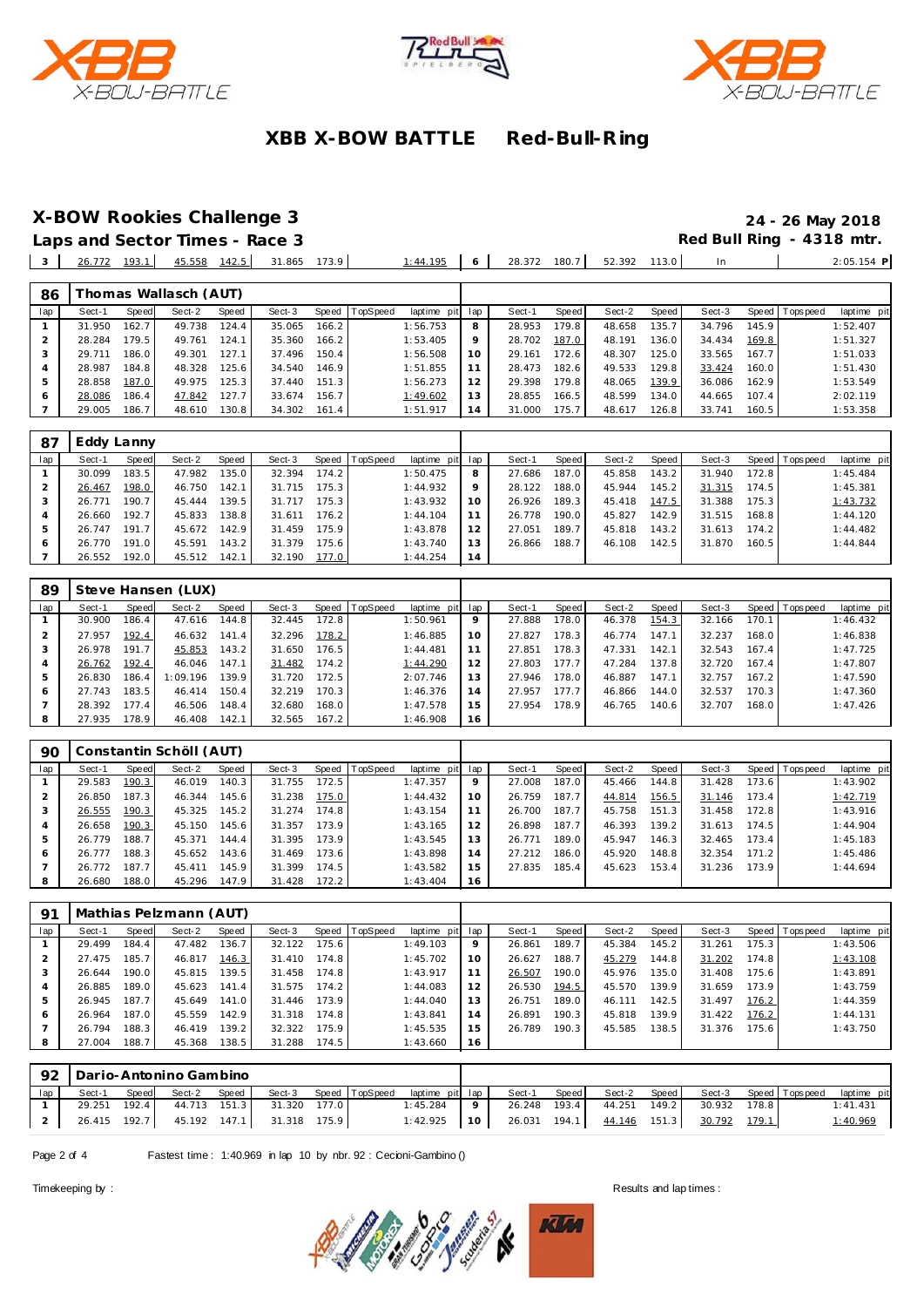





# **X-BOW Rookies Challenge 3 24 - 26 May 2018**

| Laps and Sector Times - Race 3 |       |        |       |              |       |          |        |        |       |        |         |              |       | Red Bull Ring - 4318 mtr. |
|--------------------------------|-------|--------|-------|--------------|-------|----------|--------|--------|-------|--------|---------|--------------|-------|---------------------------|
| 26.820 192.0                   |       | 45.161 | 148.8 | 31.239       | 176.8 | 1:43.220 | 11     | 25.849 | 197.7 | 45.303 | 147.9   | 31.088 176.5 |       | 1:42.240                  |
| 26.648 193.4                   |       | 44.427 | 149.6 | 31.191       | 177.6 | 1:42.266 | 12     | 26.376 | 193.1 | 45.503 | 143.2   | 31.459       | 177.6 | 1:43.338                  |
| 26.635 193.4                   |       | 44.614 | 156.5 | 31.431 171.4 |       | 1:42.680 | 13.    | 26.365 | 192.7 | 45.206 | 145.6   | 31.278       | 176.8 | 1:42.849                  |
| 26.667 193.4                   |       | 44.850 | 154.3 | 31.055       | 176.2 | 1:42.572 | 14     | 26.190 | 193.1 | 44.971 | $146.3$ | 31.104       | 177.6 | 1:42.265                  |
| 26.329                         | 192.4 | 44.455 | 152.1 | 30.937       | 177.0 | 1:41.721 | $15 -$ | 26.613 | 192.7 | 44.710 | 153.4   | 31.709       | 140.4 | 1:43.032                  |
| 26.214                         | 193.4 | 44.496 | 152.1 | 30.936 177.3 |       | 1:41.646 | 16     |        |       |        |         |              |       |                           |

| 93             | Matthias Mauritz |       |        |       |        |       |                |             |     |        |         |        |       |        |       |                |             |
|----------------|------------------|-------|--------|-------|--------|-------|----------------|-------------|-----|--------|---------|--------|-------|--------|-------|----------------|-------------|
| lap            | Sect-1           | Speed | Sect-2 | Speed | Sect-3 |       | Speed TopSpeed | laptime pit | lap | Sect-1 | Speed I | Sect-2 | Speed | Sect-3 |       | Speed Topspeed | laptime pit |
|                | 30.145           | 168.5 | 49.322 | 137.8 | 32.795 | 175.0 |                | 1:52.262    | 9   | 26.881 | 186.7   | 44.956 | 157.0 | 31.441 | 73.9  |                | 1:43.278    |
|                | 27.016           | 191.7 | 46.312 | 128.0 | 32.657 | 174.5 |                | 1:45.985    | 10  | 26.874 | 185.1   | 44.906 | 156.5 | 31.415 | 174.5 |                | 1:43.195    |
| 3              | 26.557           | 193.8 | 46.029 | 147.1 | 31.970 | 174.8 |                | 1:44.556    | 11  | 26.804 | 186.7   | 45.186 | 155.6 | 31.281 | 172.2 |                | 1:43.271    |
| $\overline{4}$ | 27.029           | 186.7 | 46.246 | 144.0 | 31.754 | 175.3 |                | 1:45.029    | 12  | 26.759 | 187.0   | 45.113 | 155.2 | 31.250 | 175.0 |                | 1:43.122    |
|                | 26.563           | 182.6 | 49.347 | 154.3 | 31.832 | 172.2 |                | 1:47.742    | 13  | 26.600 | 188.7   | 44.890 | 142.5 | 31.552 | 176.5 |                | 1:43.042    |
| 6              | 27.150           | 185.1 | 45.834 | 154.3 | 31.791 | 171.7 |                | 1:44.775    | 14  | 26.979 | 185.7   | 45.401 | 148.4 | 33.607 | 167.2 |                | 1:45.987    |
|                | 27.087           | 184.4 | 45.266 | 157.4 | 31.921 | 172.0 |                | 1:44.274    | 15  | 27.449 | 180.7   | 46.572 | 146.7 | 31.790 | 171.4 |                | 1:45.811    |
| 8              | 27.007           | 186.0 | 45.034 | 155.6 | 31.487 | 172.2 |                | 1:43.528    | 16  |        |         |        |       |        |       |                |             |

| 94  | Dennis Viehof (GER) |       |        |        |        |       |                |                 |    |        |         |        |       |        |       |                 |             |
|-----|---------------------|-------|--------|--------|--------|-------|----------------|-----------------|----|--------|---------|--------|-------|--------|-------|-----------------|-------------|
| lap | Sect-1              | Speed | Sect-2 | Speed  | Sect-3 |       | Speed TopSpeed | laptime pit lap |    | Sect-1 | Speed I | Sect-2 | Speed | Sect-3 |       | Speed Tops peed | laptime pit |
|     | 29.494              | 188.7 | 47.726 | 141.4  | 31.879 | 175.9 |                | 1:49.099        | 9  | 26.577 | 189.0   | 46.497 | 146.7 | 31.121 | 177.0 |                 | 1:44.195    |
|     | 27.874              | 188.3 | 45.070 | 144.4  | 31.528 | 176.2 |                | 1:44.472        | 10 | 26.691 | 190.3   | 45.058 | 145.2 | 31.224 | 178.5 |                 | 1:42.973    |
|     | 26.680              | 190.3 | 45.077 | 145.6  | 31.169 | 176.5 |                | 1:42.926        |    | 26.628 | 192.4   | 45.449 | 142.5 | 31.485 | 177.6 |                 | 1:43.562    |
| 4   | 26.203              | 193.4 | 45.634 | 144.8  | 31.789 | 177.3 |                | 1:43.626        | 12 | 27.049 | 191.0   | 46.216 | 140.3 | 31.331 | 177.9 |                 | 1:44.596    |
| 5   | 26.896              | 191.3 | 45.311 | 140.61 | 32.161 | 175.9 |                | 1:44.368        | 13 | 26.783 | 191.0   | 45.453 | 139.9 | 31.869 | 178.2 |                 | 1:44.105    |
| -6  | 26.954              | 189.7 | 45.247 | 144.4  | 31.429 | 177.3 |                | 1:43.630        | 14 | 26.489 | 192.4   | 45.884 | 141.4 | 32.818 | 170.1 |                 | 1:45.191    |
|     | 26.509              | 190.7 | 45.775 | 147.1  | 31.192 | 178.5 |                | 1:43.476        | 15 | 27.864 | 190.0   | 46.061 | 149.2 | 31.277 | 176.8 |                 | 1:45.202    |
| 8   | 27.140              | 190.0 | 44.989 | 143.6  | 31.355 | 176.2 |                | 1:43.484        | 16 |        |         |        |       |        |       |                 |             |

| 95  | Dean Cook |       |        |       |        |       |                |             |     |        |       |        |       |        |       |                 |             |
|-----|-----------|-------|--------|-------|--------|-------|----------------|-------------|-----|--------|-------|--------|-------|--------|-------|-----------------|-------------|
| lap | Sect-1    | Speed | Sect-2 | Speed | Sect-3 |       | Speed TopSpeed | laptime pit | lap | Sect-1 | Speed | Sect-2 | Speed | Sect-3 |       | Speed Tops peed | laptime pit |
|     | 31.236    | 170.7 | 49.668 | 128.9 | 35.376 | 166.4 |                | 1:56.280    | 8   | 28.622 | 75.4  | 48.647 | 137.8 | 34.855 | 165.1 |                 | 1:52.124    |
|     | 28.206    | 77.2  | 49.298 | 128.0 | 35.890 | 164.4 |                | 1:53.394    | 9   | 28.399 | 78.9  | 48.433 | 136.0 | 34.576 | 166.2 |                 | 1:51.408    |
| 3   | 28.790    | 72.6  | 49.239 | 132.4 | 35.660 | 164.1 |                | 1:53.689    | 10  | 28.124 | 172.9 | 48.496 | 133.7 | 34.598 | 166.7 |                 | 1:51.218    |
|     | 29.063    | 167.2 | 49.732 | 133.7 | 35.804 | 163.4 |                | 1:54.599    | 11  | 28.143 | 176.3 | 47.838 | 135.7 | 34.958 | 164.1 |                 | 1:50.939    |
| 5   | 28.530    | 78.0  | 49.456 | 129.8 | 35.546 | 163.6 |                | 1:53.532    | 12  | 29.023 | 176.3 | 47.822 | 135.0 | 36.588 | 162.9 |                 | 1:53.433    |
| 6   | 28.535    | 78.0  | 48.811 | 134.0 | 35.070 | 166.4 |                | 1:52.416    | 13  | 28.191 | 76.6  | 48.215 | 134.7 | 34.399 | 168.8 |                 | 1:50.805    |
|     | 28.298    | 182.3 | 48.786 | 131.1 | 34.967 | 165.6 |                | 1:52.051    | 14  | 27.958 | 180.7 | 48.981 | 126.5 | 34.153 | 167.7 |                 | 1:51.092    |

| 96  |        | Kevin Raith (AUT) |        |       |        |       |                  |                 |    |        |       |        |       |        |       |                 |             |
|-----|--------|-------------------|--------|-------|--------|-------|------------------|-----------------|----|--------|-------|--------|-------|--------|-------|-----------------|-------------|
| lap | Sect-1 | Speed             | Sect-2 | Speed | Sect-3 |       | Speed   TopSpeed | laptime pit lap |    | Sect-1 | Speed | Sect-2 | Speed | Sect-3 |       | Speed Tops peed | laptime pit |
|     | 29.466 | 175.1             | 47.750 | 138.1 | 31.957 | 178.2 |                  | 1:49.173        | 9  | 27.433 | 190.7 | 45.246 | 151.7 | 31.226 | 175.6 |                 | 1:43.905    |
|     | 27.467 | 180.4             | 47.832 | 137.1 | 31.856 | 176.8 |                  | 1:47.155        | 10 | 26.704 | 189.3 | 45.144 | 147.1 | 31.280 | 174.5 |                 | 1:43.128    |
|     | 27.138 | 193.1             | 46.624 | 137.4 | 31.756 | 177.0 |                  | 1:45.518        |    | 26.697 | 189.7 | 45.594 | 139.2 | 31.499 | 174.5 |                 | 1:43.790    |
|     | 26.251 | 194.1             | 46.621 | 139.9 | 31.871 | 175.3 |                  | 1:44.743        | 12 | 26.770 | 189.7 | 46.245 | 144.4 | 31.507 | 173.6 |                 | 1:44.522    |
| 5   | 26.813 | 176.0             | 45.648 | 141.4 | 31.322 | 176.5 |                  | 1:43.783        | 13 | 27.077 | 187.3 | 45.388 | 141.0 | 31.449 | 175.3 |                 | 1:43.914    |
| 6   | 26.726 | 190.0             | 45.461 | 138.5 | 31.481 | 176.5 |                  | 1:43.668        | 14 | 26.759 | 188.3 | 46.166 | 140.3 | 31.843 | 175.0 |                 | 1:44.768    |
|     | 26.538 | 193.4             | 45.843 | 143.2 | 31.517 | 176.2 |                  | 1:43.898        | 15 | 26.779 | 188.0 | 45.490 | 139.9 | 31.315 | 175.9 |                 | 1:43.584    |
| 8   | 26.608 | 191.7             | 45.153 | 141.7 | 31.513 | 179.1 |                  | 1:43.274        | 16 |        |       |        |       |        |       |                 |             |

| 98  | Mathias Walkner (AUT) |       |        |        |        |       |                 |                 |    |        |       |        |       |        |       |                |             |
|-----|-----------------------|-------|--------|--------|--------|-------|-----------------|-----------------|----|--------|-------|--------|-------|--------|-------|----------------|-------------|
| lap | Sect-1                | Speed | Sect-2 | Speed  | Sect-3 | Speed | <b>TopSpeed</b> | laptime pit lap |    | Sect-1 | Speed | Sect-2 | Speed | Sect-3 |       | Speed Topspeed | laptime pit |
|     | 29.577                | 171.2 | 50.166 | 136.0  | 32.067 | 177.0 |                 | 1:51.810        | 9  | 26.669 | 189.3 | 45.056 | 151.7 | 31.343 | 173.1 |                | 1:43.068    |
|     | 27.339                | 192.0 | 45.846 | 134.7  | 31.999 | 177.3 |                 | 1:45.184        | 10 | 26.829 | 188.3 | 45.266 | 150.4 | 31.565 | 174.2 |                | 1:43.660    |
|     | 26.834                | 190.0 | 45.927 | 146.7  | 31.486 | 175.9 |                 | 1:44.247        | 11 | 26.770 | 189.3 | 45.480 | 155.2 | 31.318 | 174.5 |                | 1:43.568    |
|     | 26.359                | 195.9 | 45.893 | 149.21 | 31.751 | 174.5 |                 | 1:44.003        | 12 | 26.683 | 189.3 | 45.532 | 150.0 | 31.426 | 174.2 |                | 1:43.641    |
| 5   | 26.818                | 189.3 | 45.146 | 148.8  | 31.502 | 175.3 |                 | 1:43.466        | 13 | 26.597 | 190.0 | 45.074 | 152.5 | 32.002 | 170.6 |                | 1:43.673    |
| 6   | 26.642                | 190.7 | 45.165 | 151.3  | 31.269 | 177.6 |                 | 1:43.076        | 14 | 27.332 | 191.3 | 44.853 | 152.5 | 31.236 | 176.5 |                | 1:43.421    |
|     | 26.283                | 191.0 | 45.631 | 147.1  | 31.636 | 174.8 |                 | 1:43.550        | 15 | 27.460 | 192.7 | 49.794 | 154.3 | 31.435 | 174.2 |                | 1:48.689    |

Page 3 of 4 Fastest time: 1:40.969 in lap 10 by nbr. 92 : Cecioni-Gambino ()